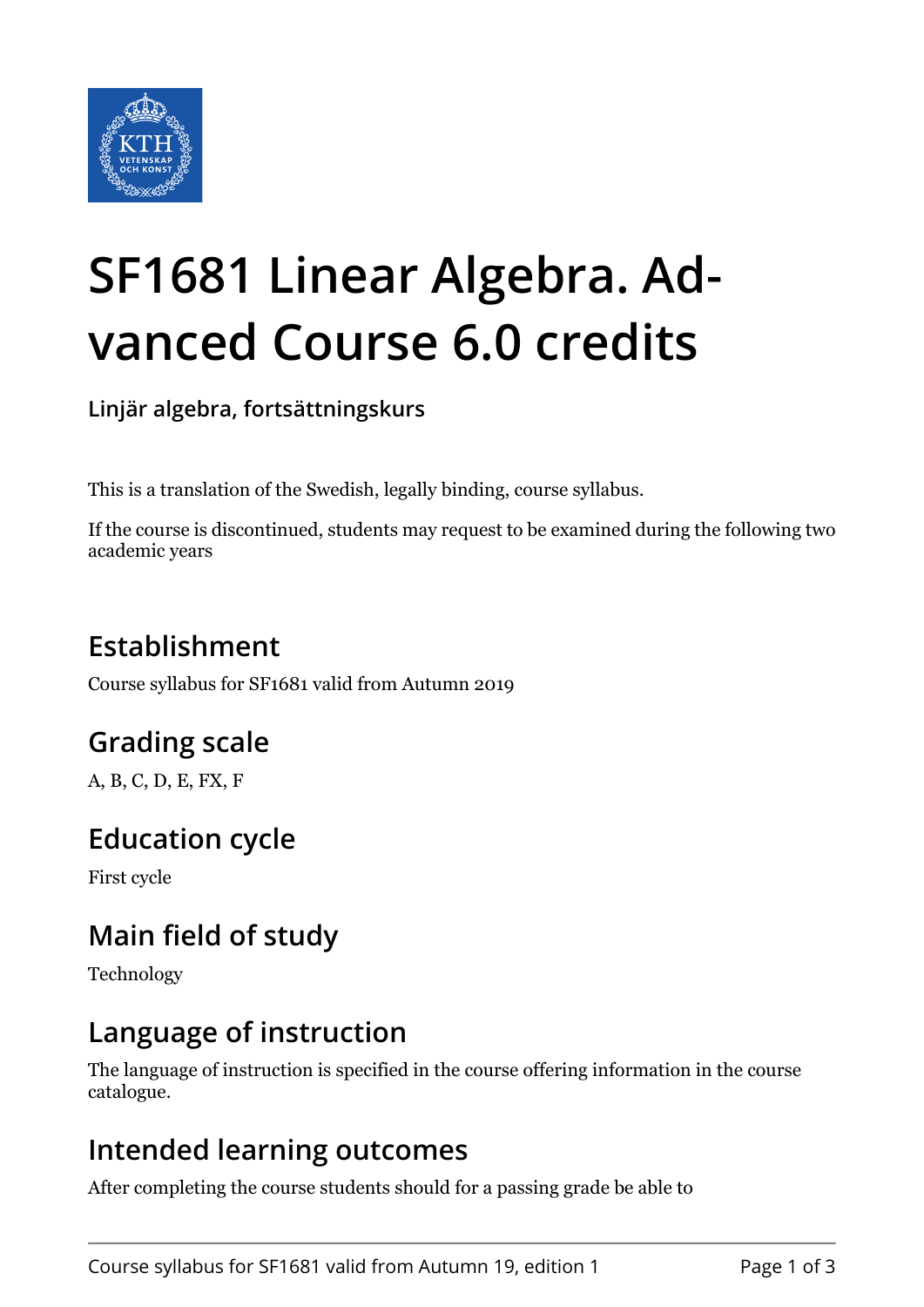- Explain the meaning of basic concepts and theorems within the parts of linear algebra as described by the course content.
- Use basic concepts and theorems within the parts of linear algebra as described by the course content in order to solve applied problems and to communicate with the help of mathematical terminology also in other contexts.

For higher grades, the student should in addition be able to

 • Explain how different theorems and concepts are connected and deduce relationships from the given theorems.

#### **Course contents**

Vector spaces, linear transformations, bases, direct sums, eigenvalues and generalized eigenvectors, Jordan canonical form, inner product spaces, adjoint, Hermitian and unitary operators, singular value decomposition, tensor products, outer product and finite groups, with applications in, for example, differential equations, signal analysis, inverse problems, linear regression, image compression, Markov chains or graph theory.

## **Specific prerequisites**

Completed basic course SF1672 Linear Algebra or SF1624 Algebra and Geometry.

## **Course literature**

Announced no later than 4 weeks before the start of the course on the course web page.

## **Examination**

• TEN1 - Exam, 6.0 credits, grading scale: A, B, C, D, E, FX, F

Based on recommendation from KTH's coordinator for disabilities, the examiner will decide how to adapt an examination for students with documented disability.

The examiner may apply another examination format when re-examining individual students.

The examiner decides, in consultation with KTHs Coordinator of students with disabilities (Funka), about any customized examination for students with documented, lasting disability. The examiner may allow another form of examination for re-examination of individual students.

# **Ethical approach**

- All members of a group are responsible for the group's work.
- In any assessment, every student shall honestly disclose any help received and sources used.